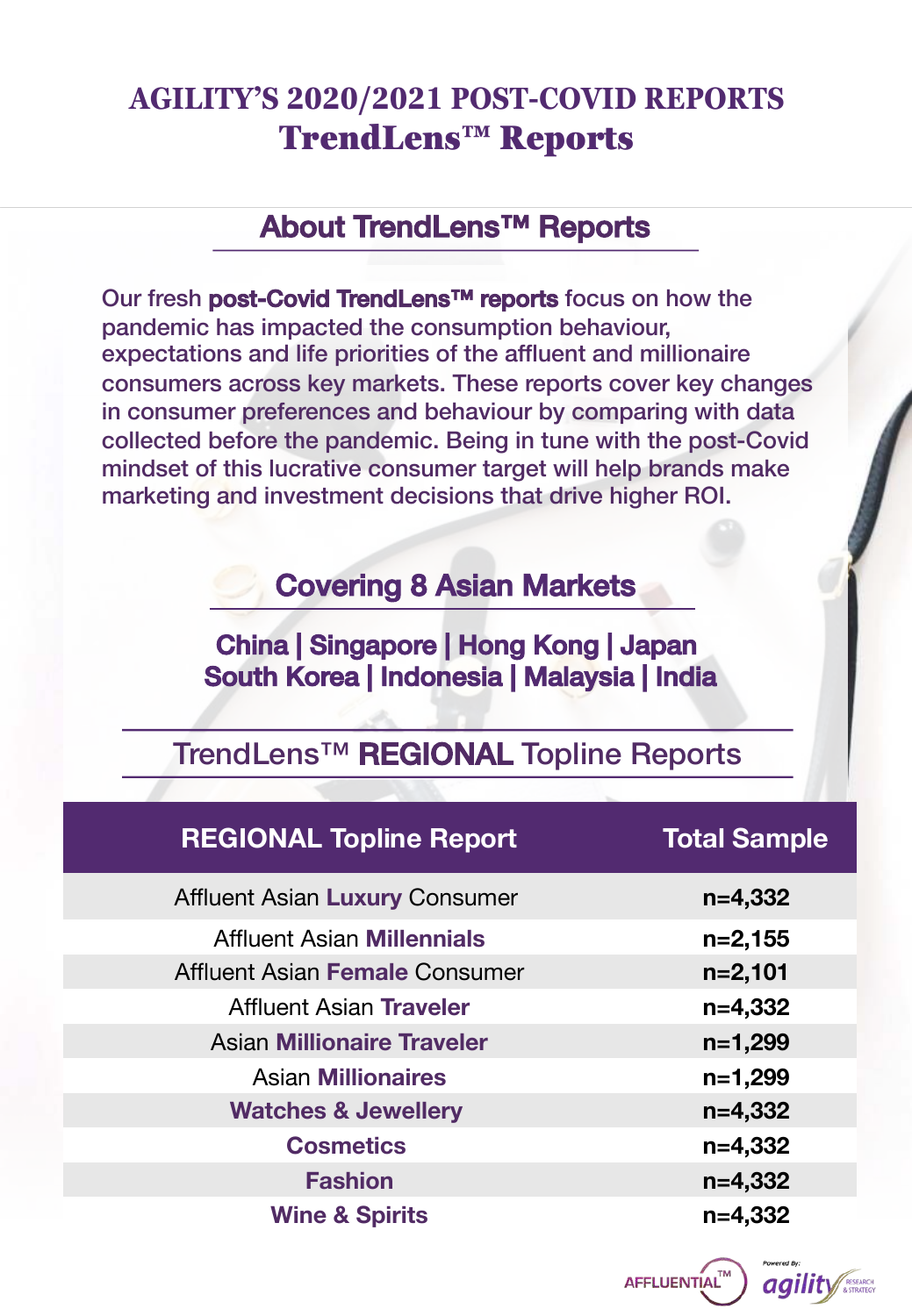## **AGILITY'S 2020/2021 POST-COVID REPORTS** TrendLens™ Reports



# TrendLens™ MARKETS Topline Reports

| <b>MARKET Topline Report</b>                       | <b>Total Sample</b> |
|----------------------------------------------------|---------------------|
| <b>Chinese Affluent Consumer Report</b>            | $n=1,040$           |
| <b>Chinese Millionaire Consumer Report</b>         | $n = 335$           |
| <b>Chinese Affluent Millennial Consumer Report</b> | $n = 511$           |
| <b>Chinese Affluent Female Consumer Report</b>     | $n = 504$           |
| <b>Chinese Affluent Traveler Consumer Report</b>   | $n=1,040$           |
| <b>Malaysian Affluent Consumer Report</b>          | $n = 493$           |
| <b>Indonesian Affluent Consumer Report</b>         | $n = 545$           |
| <b>Indian Affluent Consumer Report</b>             | $n = 503$           |
| <b>Japanese Affluent Consumer Report</b>           | $n = 603$           |
| <b>S. Korean Affluent Consumer Report</b>          | $n = 502$           |
| <b>Hong Kong Affluent Consumer Report</b>          | $n = 326$           |
| <b>Singapore Affluent Consumer Report</b>          | $n = 320$           |
| <b>US Affluent Consumer Report</b>                 | $n = 537$           |

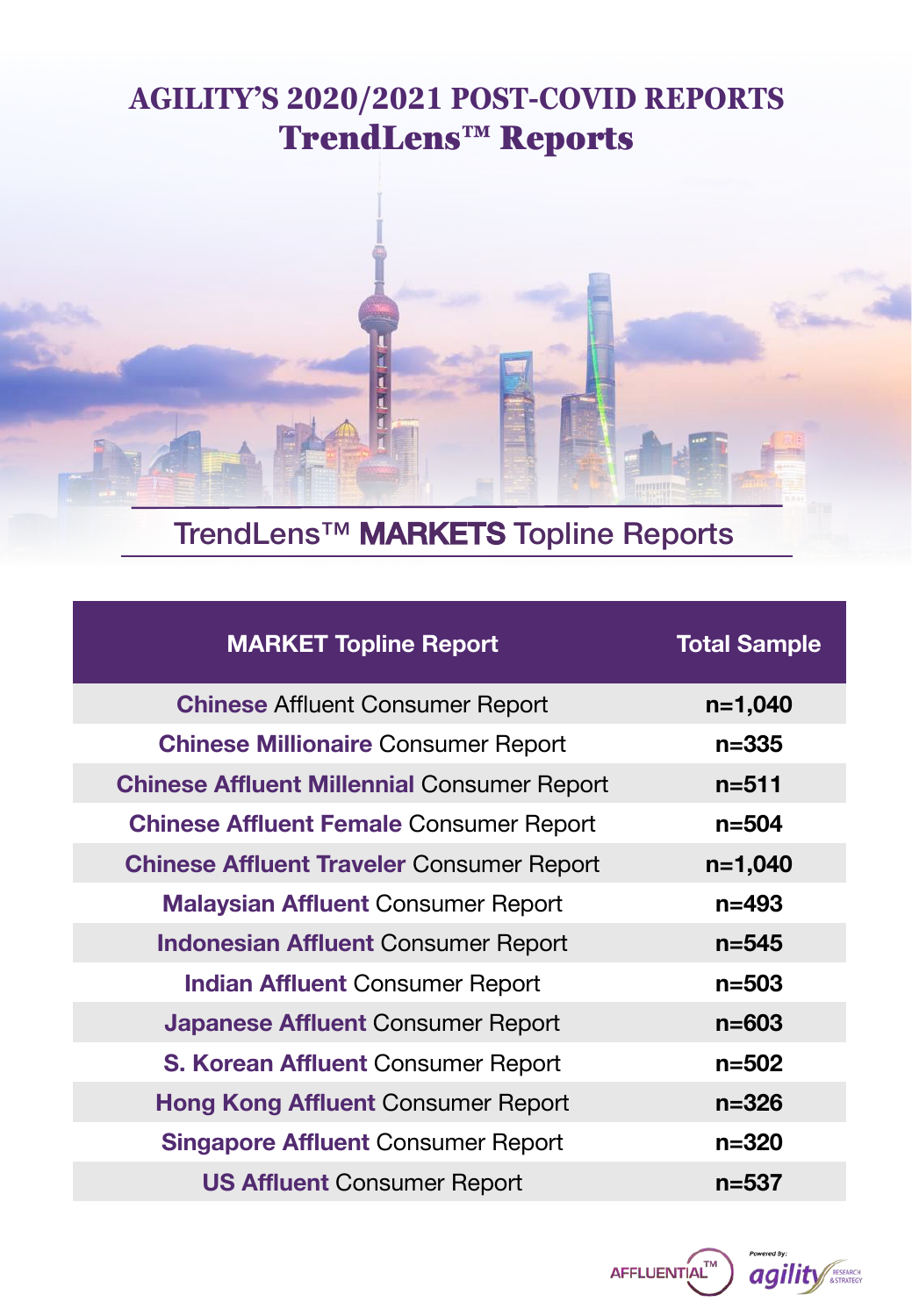## **AGILITY'S 2020/2021 POST-COVID REPORTS** AFFLUENTIAL™ WEALTH REPORT

### ABOUT AFFLUENTIAL™ WEALTH REPORTS

The **AFFLUENTIAL™ Wealth Reports** offer timely post-Covid insights into the financial behavior of HNW and UHNW individuals. These reports uncover how Covid-19 has impacted the financial priorities, plans, and preferences of this key consumer segment. Understanding what they expect from their wealth managers, insurance and credit card providers. What are the best touchpoints and information channels to reach HNW and UHNW consumers and how brands can capture a larger share of wallet.

### **ENTIAL™ WEALTH REPORT 2020/2021**

| <b>Wealth Report</b>                    | <b>Total Sample</b> |
|-----------------------------------------|---------------------|
| <b>Chinese HNW Wealth Report</b>        | 500                 |
| <b>Hong Kong HNW Wealth Report</b>      | 300                 |
| <b>Singapore HNW Wealth Report</b>      | 300                 |
| <b>Taiwan HNW Wealth Report</b>         | 300                 |
| <b>Japan HNW Wealth Report</b>          | 300                 |
| <b>Korea HNW Wealth Report</b>          | 300                 |
| <b>India HNW Wealth Report</b>          | 300                 |
| <b>Indonesian HNW Wealth Report</b>     | 300                 |
| <b>Australia HNW Wealth Report</b>      | 300                 |
| <b>United Kingdom HNW Wealth Report</b> | 300                 |
| <b>UAE HNW Wealth Report</b>            | 300                 |

AFFLUENTIAL<sup>TM</sup>